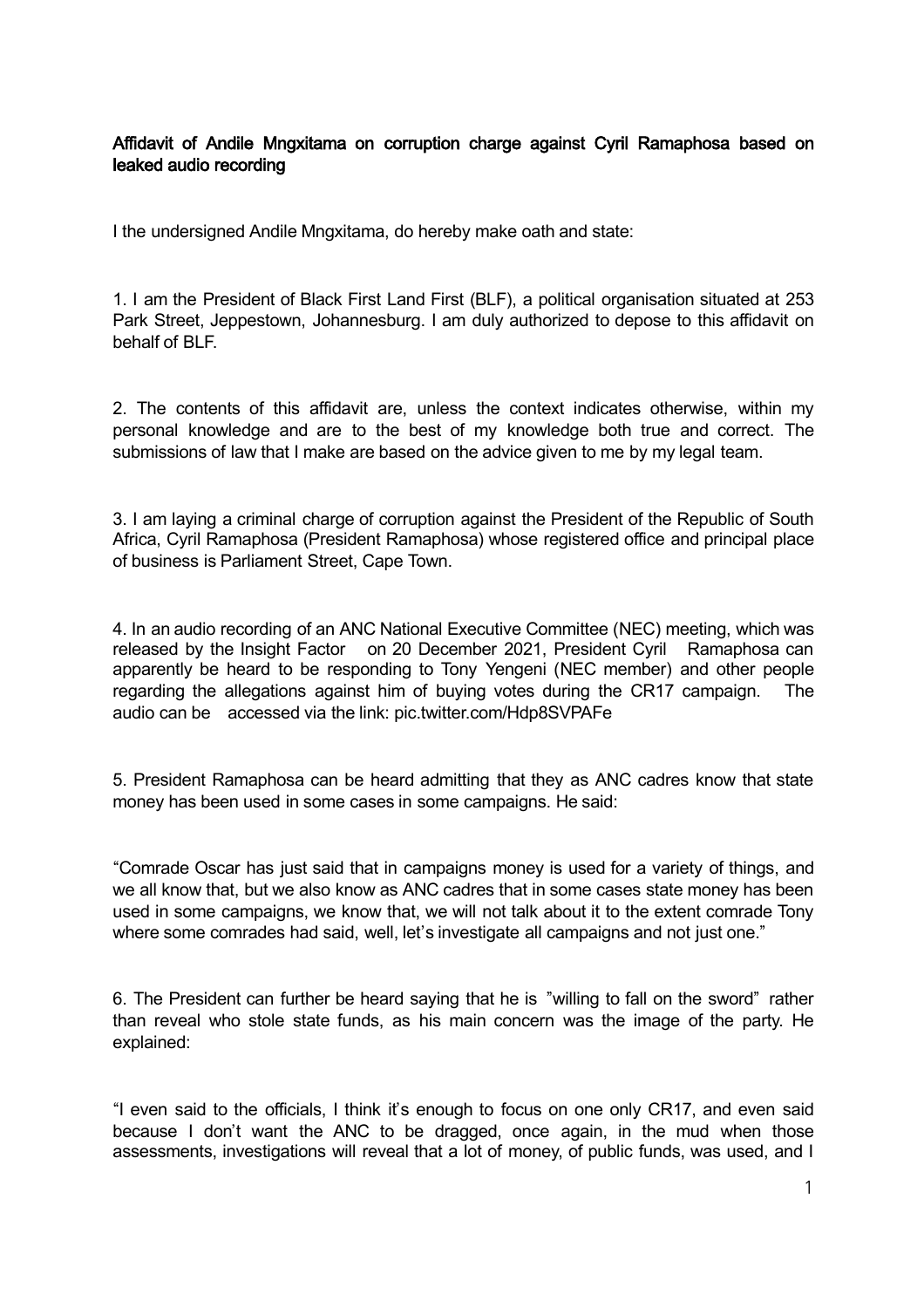said that in this case I am prepared to fall on the sword so that the CR17 campaign, yes should be the only one that is looked at, and not the others, because the image of the African National Congress is what I am most concerned about."

7. Ramaphosa further elaborates on his admission of having knowledge of the ANC using public funds for its campaigns. He elaborates:

"Each one of us knows that quite a bit of money that is used in campaigns, in busing people around, in doing all manner of things, is often from state resources and public resources and we cannot kid ourselves when it comes to that. One of the officials said, you know as these people from the state security were testifying, one of the officials said, soon they will be revealing how about how money from the SSA was used for some campaign, and I said heaven forbid, I would rather they say yes you got money from this businessman for CR17 than for the public to finally hear that their money, public money, was used to advance certain campaigns.

8. President Ramaphosa can also be heard stating that the practice of vote buying has continued in the ANC. He clarified:

"So as far as I am concerned, nothing comrade Tony that I would want to hide, nothing that even politically, that I feel would be so devastating even against me because I know what we did in CR17, no money was used to buy any votes, and even where some comrades got tempted, yes we all get tempted, I said to comrades I would rather lose than to have money bought, be utilised to buy votes, I said I would rather use, then it's not worth it, because once it get to that level as an organisation, then we have no organisation left but that practice has continued, now it is up to the NEC and indeed to the NGC must discuss this matter as should conference."

9. It must be stated that following the release of the audio recording, the head of the ANC's Presidency Sibongile Besani did not dispute the fact that it was President Ramaphosa who had made the relevant utterances that were in the audio recording, neither did she dispute the authenticity of the recordings itself.

10. President Ramaphosa has clearly known that there are people who used state money for ANC campaign purposes. He had knowledge of criminal acts that have taken place but did not report those acts to the police.

11. It is unlawful for the President not to report any corruption that he has knowledge of. The President came to power on the ticket of anti corruption, accountability and transparency but chose to do nothing about the criminal acts of corruption that he had knowledge of.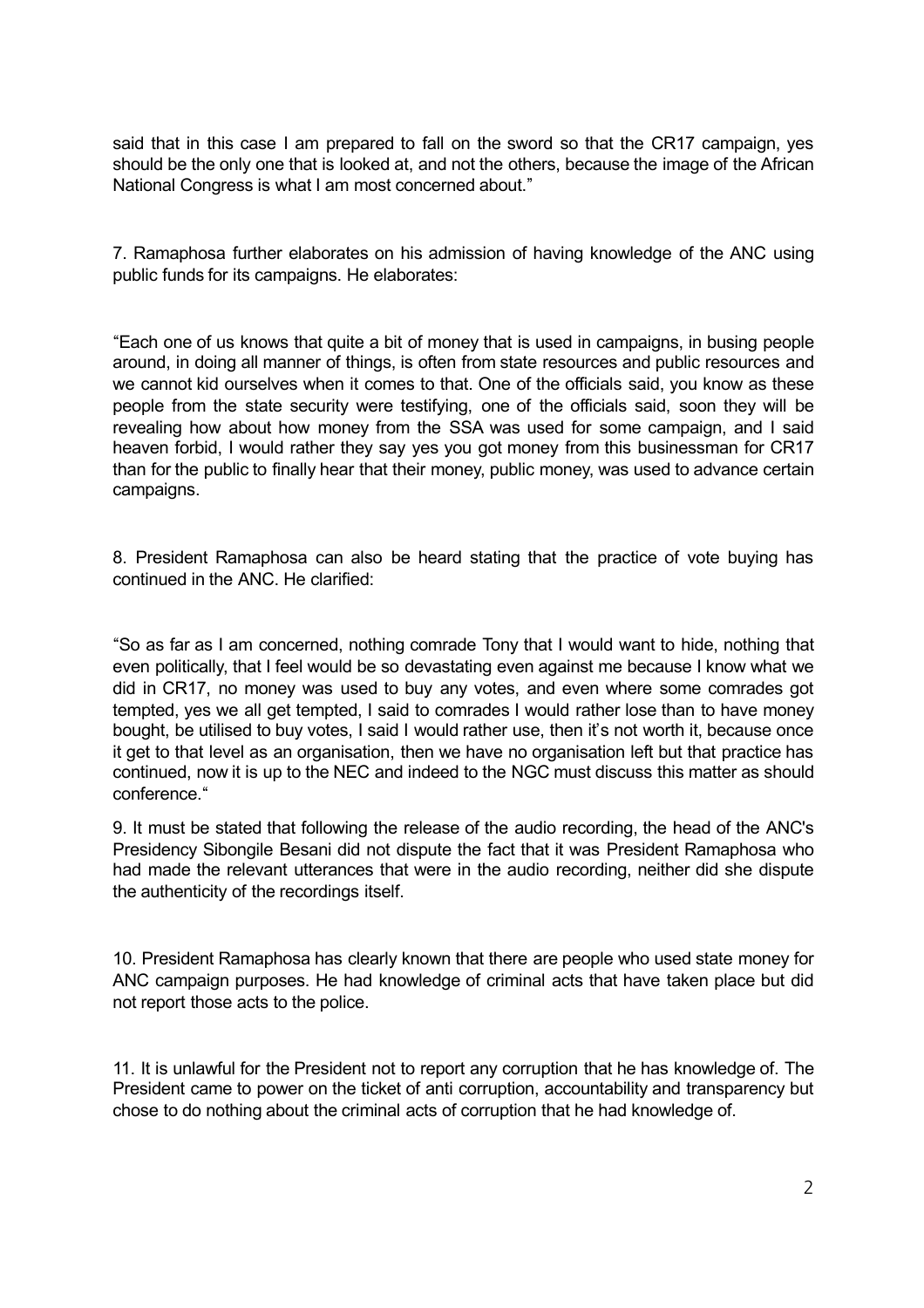12. President Ramaphosa has contravened Section 34 of the Prevention and Combating of Corrupt Activities Act, 2004 (Act No. 12 of 2004) which provides that any person holding a position of authority and "who knows of or ought reasonably to have known or suspected that any other person has committed an offence" is obliged to "report such knowledge or suspicion to any police official". To this end, any "person who holds a position of authority" has this "duty to report". This "person" is defined in the Act as someone holding a public or a quasi public office.

13. Cyril Ramaphosa accordingly had the Statutory duty under section 34 of the Prevention and Combating of Corrupt Activities Act 12 o f 2004, to report the alleged offences that he had knowledge of.

14. The South African Police Services (SAPS) are urged to investigate this matter, to prosecute Cyril Ramaphosa to the full extent of the Law and to do all that may be necessary to ensure that true justice is obtained. Regarding any other offence committed by President Ramaphosa, that relates to the particulars of this complaint which has not been mentioned here - the President must also be prosecuted for it

15. This affidavit is made in support of the criminal case opened by BLF against President Ramaphosa for the offence as indicated above.

------------------------------

Andile Mngxitama

I hereby certify that the deponent knows and understands the content of this affidavit and that it is to the best of his knowledge both true and correct. This affidavit was signed and sworn to before me at the state of the state of this day of this day of 2022 and the Regulations contained in Government Notice R.1258 of 21 July 1972, as amended, have been complied with.

----------------------------------

COMMISSIONER OF OATHS

Full names: